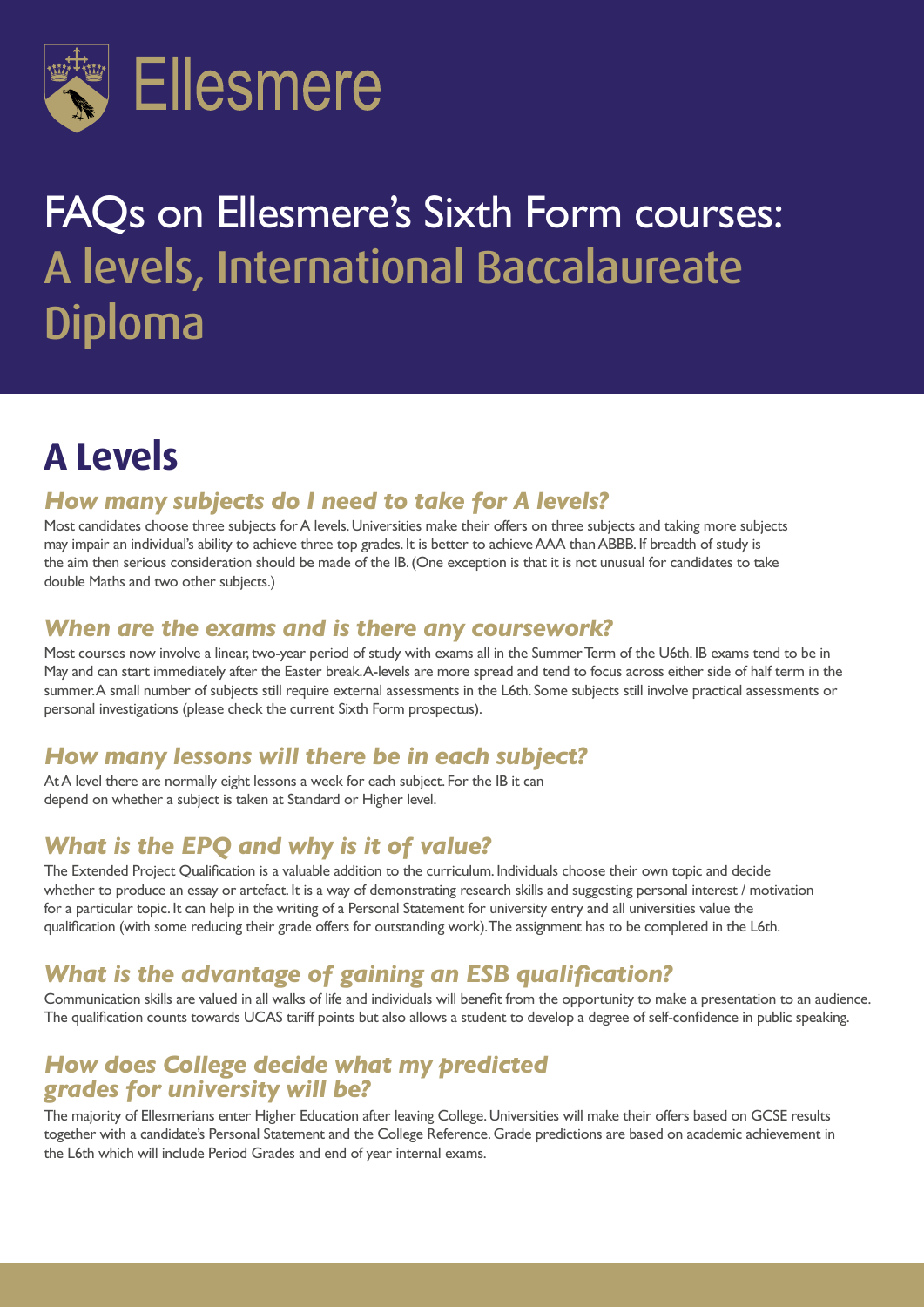

### **International Baccalaureate Diploma**

The International Baccalaureate is a comprehensive and challenging Gold Standard pre-university course that demands the best from both students and teachers. It is a sophisticated two year course covering a wide range of academic subjects. Since its foundation in 1968, the IB Diploma has been adopted around the world and over 60,000 candidates in 135 countries now sit the Diploma each year. IB Diploma graduates are welcomed by the world's leading universities. It is the qualification for the 21st century, when young people are competing for work in a globalised society.

The IB Diploma is now well established and unites many students across the world in a shared academic experience, promoting critical thinking and intercultural understanding. The International Baccalaureate was introduced at Ellesmere College in September 2006, providing an exciting new challenge. At Ellesmere great emphasis has always been placed on breadth of education. The IB Programme widens this breadth yet builds on already established strengths within the College such as our sporting reputation, outward bound opportunities, and the Arts Award programme.

#### *Why choose International Baccalaureate?*

- An opportunity to do something different, stand out from the crowd.
- A chance to continue your studies in English, maths, science, and humanities
- A global qualification recognised by all universities around the world (including all in the UK)
- Learn alongside people from all over the world, and make friends for life

#### *Doesn't following the IB path means you do 6 subjects instead of only 3 at A level?*

You select three higher subjects, and three standard or beginner level – you don't study all six to higher. UK universities like the fact that you continue your core subjects of English, maths and one science, as they see these as providing a good foundation for any degree. You still specialise in the areas you might have chosen for A level by choosing your three higher subjects, which can still be one of the core subjects or one of the options such as economics, history, geography, drama, visual art, French, Spanish, or music.

If you aspire to follow a career with an international focus, you see yourself as a global citizen, you see the value of acquiring skills to live, learn and work in a rapidly globalising world then take your first step to making that a reality by choosing the International Baccalaureate.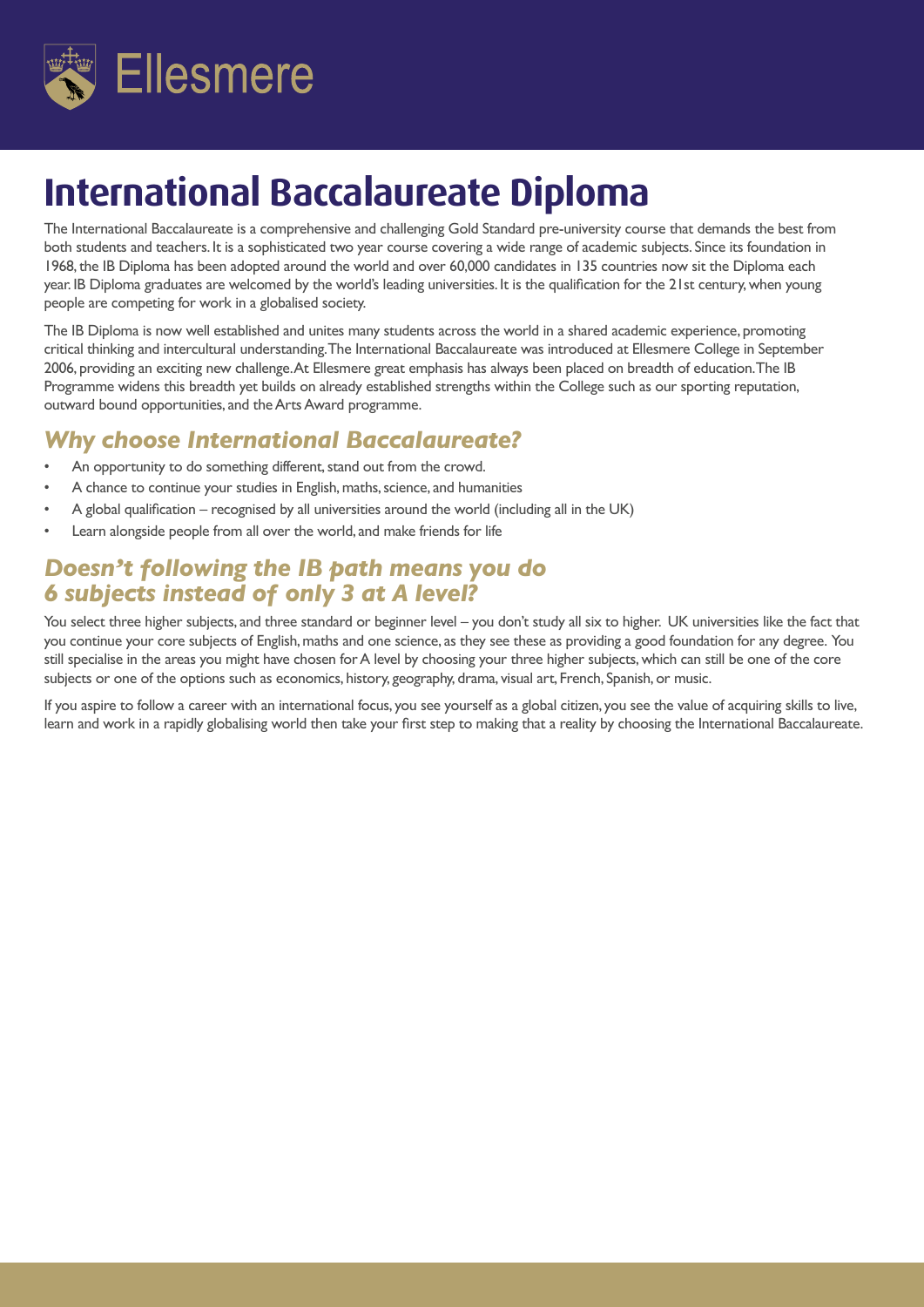

# FAQs on Ellesmere's Sixth Form courses: BTEC, BTEC Sport Diploma and BTEC Extended Sport Diploma

### **BTEC**

BTEC stands for the Business and Technology Education Council. They are specialist work related qualifications and they combine practical learning with subject and theory content. We offer 2 main qualifications.

# **BTEC National Diploma in Sport**

This course is a two year course which is equivalent to 2 A levels. Students need to complete thirteen units over the two years. There are nine mandatory units and four optional. During the two years, all of the units are internally assessed. All students will complete the following units during the two years:

| <b>Unit Number</b> | <b>Unit Title</b>                             | <b>Type</b> | <b>Credit</b>  |
|--------------------|-----------------------------------------------|-------------|----------------|
|                    | Principles of Anatomy and Physiology in Sport | Mandatory   | 5 <sub>1</sub> |
| $\overline{2}$     | The Physiology of Fitness                     | Mandatory   | 5 <sub>1</sub> |
| $\overline{3}$     | Assessing Risk in Sport                       | Mandatory   | 10             |
| $\overline{4}$     | <b>Fitness Training and Programming</b>       | Mandatory   | 0              |
| $\overline{7}$     | Fitness Testing for Sport and Exercise        | Mandatory   | $ 0\rangle$    |
| П                  | <b>Sports Nutrition</b>                       | Mandatory   | 0              |
| 17                 | Psychology for Sports Performance             | Mandatory   | 0              |
| 27                 | Technical and Tactical Skills in Sport        | Mandatory   | 10             |
| 28                 | The Athlete's Lifestyle                       | Mandatory   | 0              |
| <b>Units</b>       | <b>Optional</b>                               | <b>Type</b> | <b>Credit</b>  |
| 5 <sub>1</sub>     | <b>Sports Coaching</b>                        | Optional    | $ 0\rangle$    |
| 8                  | <b>Practical Team Sports</b>                  | Optional    | $ 0\rangle$    |
| 8                  | Sports Injuries                               | Optional    | 0              |
| 9                  | Analysis of Sports Performance                | Optional    | 0              |